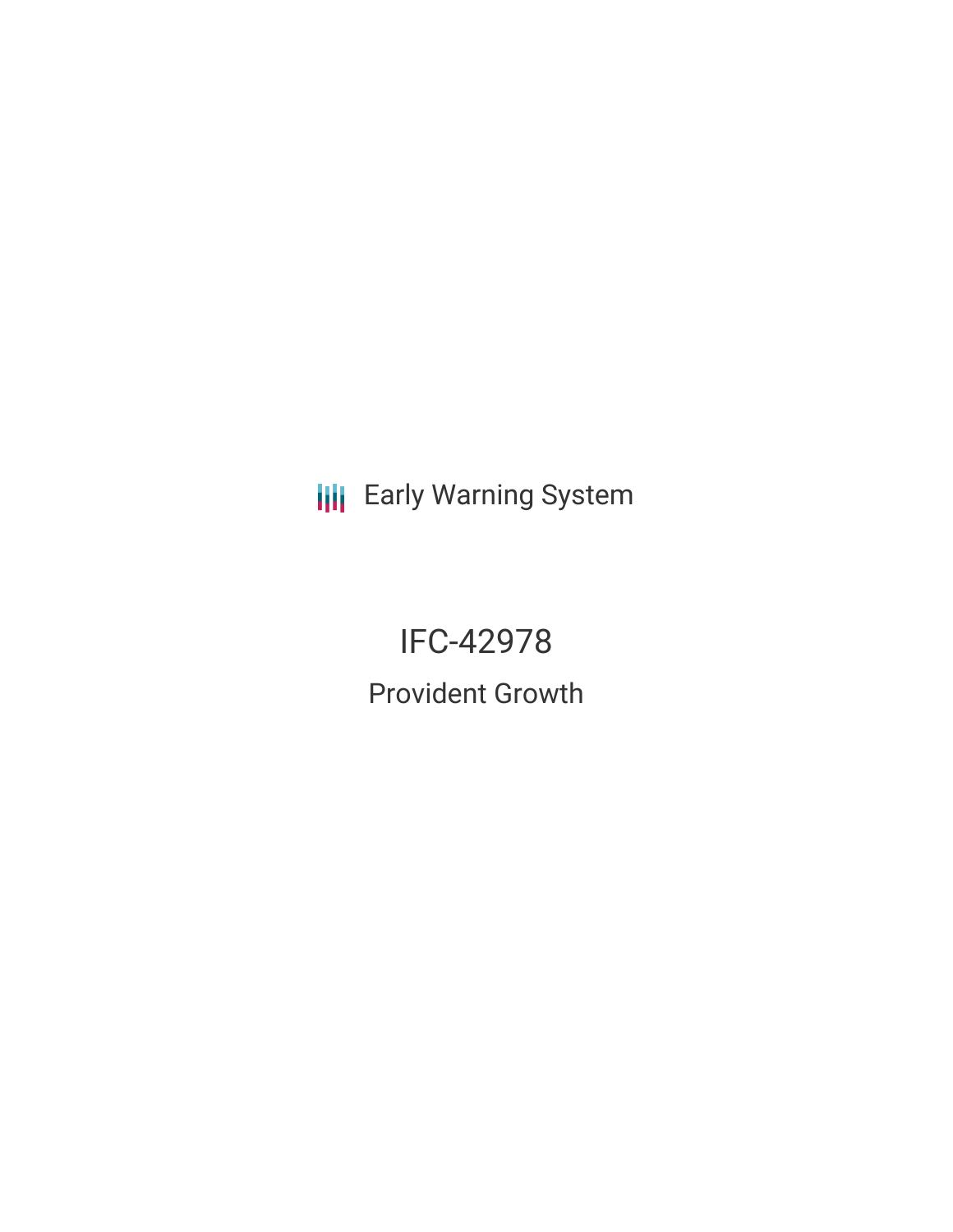# **Quick Facts**

| <b>Countries</b>               | Indonesia                               |
|--------------------------------|-----------------------------------------|
| <b>Specific Location</b>       | Nation-wide                             |
| <b>Financial Institutions</b>  | International Finance Corporation (IFC) |
| <b>Status</b>                  | Proposed                                |
| <b>Bank Risk Rating</b>        | FI                                      |
| <b>Voting Date</b>             | 2019-11-22                              |
| <b>Borrower</b>                | PROVIDENT GROWTH FUND II, LP            |
| <b>Sectors</b>                 | Finance                                 |
| <b>Investment Type(s)</b>      | Equity                                  |
| <b>Investment Amount (USD)</b> | $$30.00$ million                        |
| <b>Project Cost (USD)</b>      | \$200.00 million                        |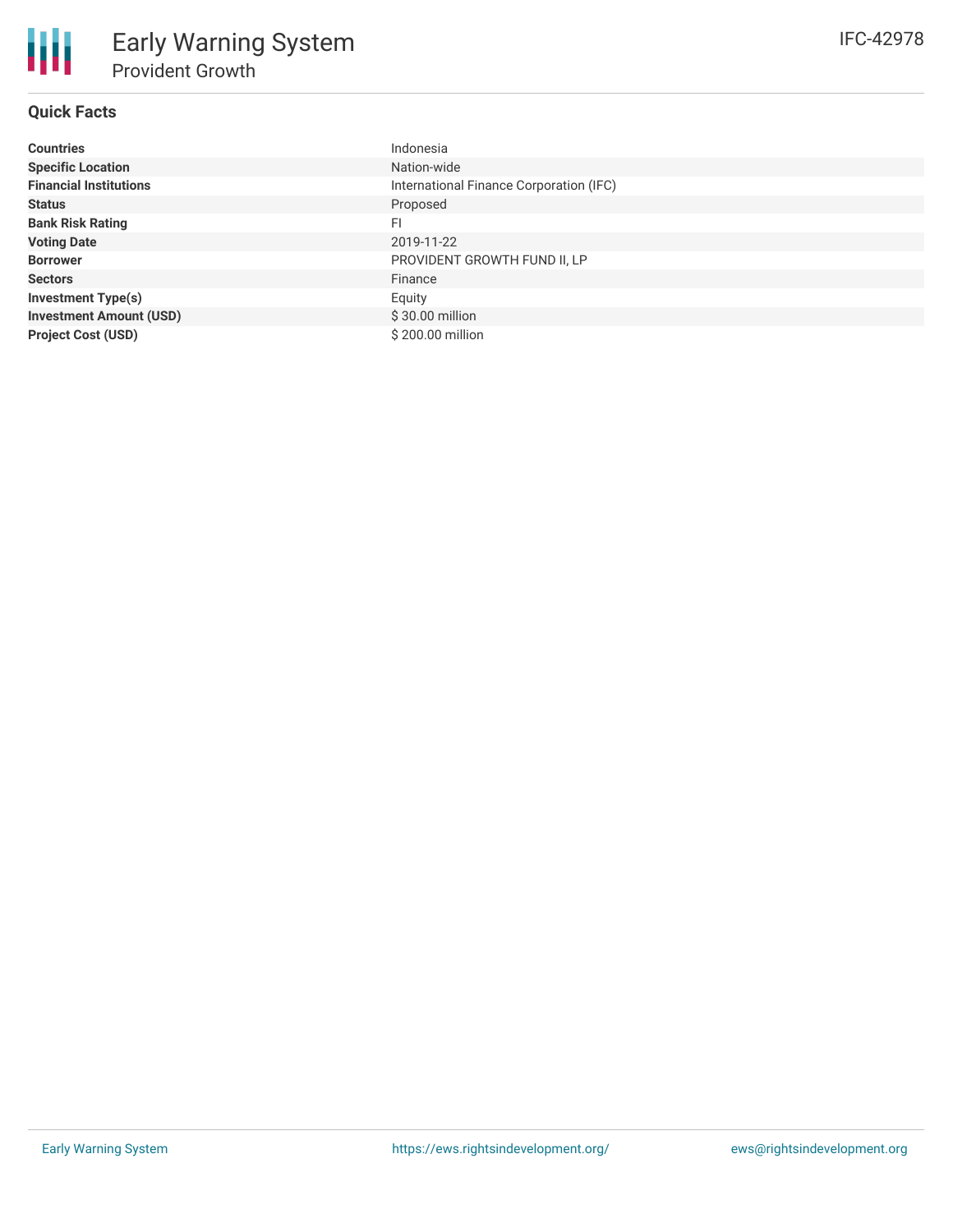

### **Project Description**

According to the bank document, Provident Growth Fund II, LP ("the Fund") is targeted for an US\$200 million fund focused primarily on growth-stage technology investments in Southeast Asia with a focus on Indonesia.

The Fund intends to take minority stakes in companies across various sectors including e-commerce, new retail, fin-tech, artificial intelligence & big data, edu-tech and platform plays.

The average ticket size of the Fund's investments is between US\$10-20M.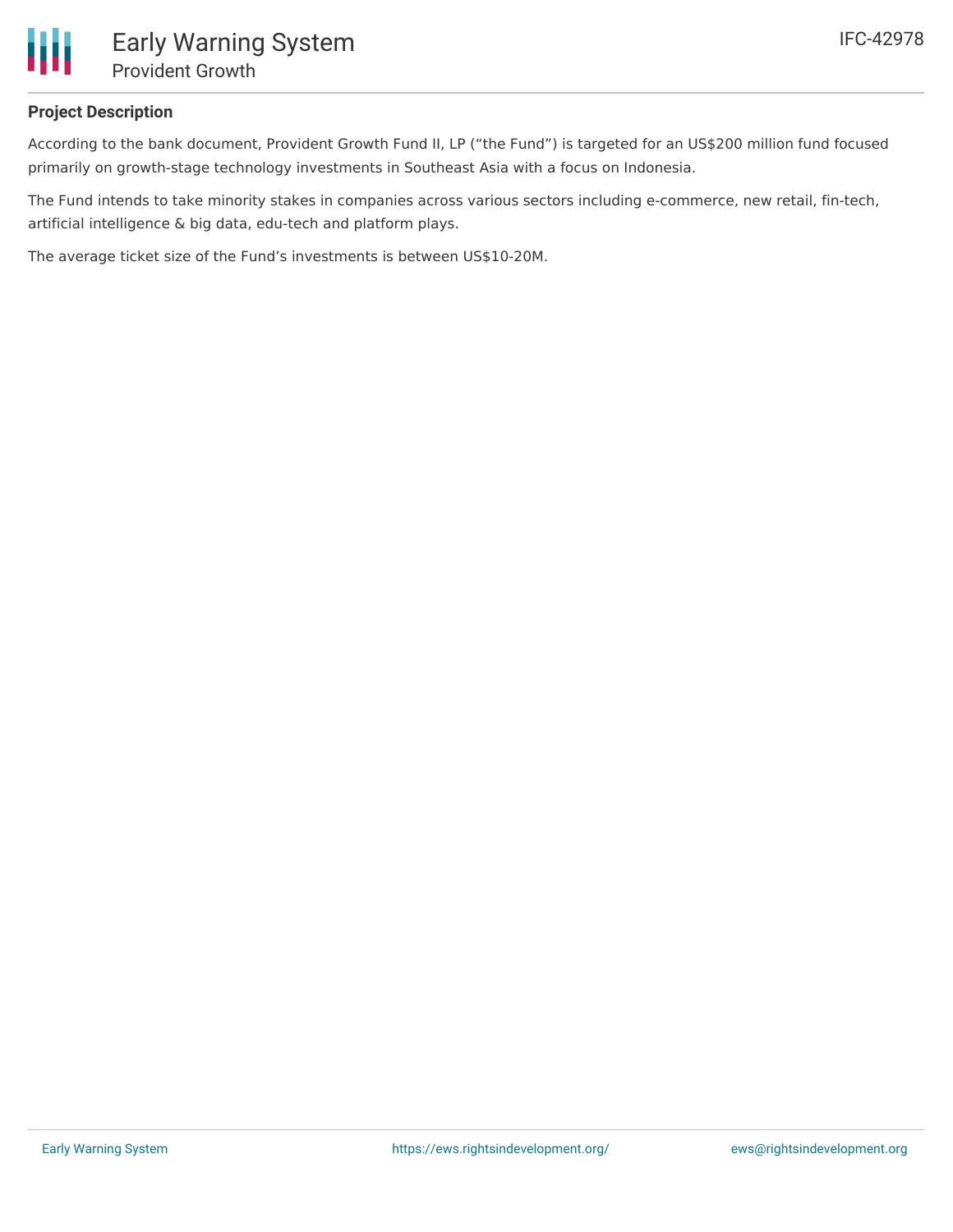

#### **Investment Description**

• International Finance Corporation (IFC)

The target size of the Fund is \$200 million. IFC's proposed investment in the Fund is an equity investment of up to US\$30 million, not to exceed 20% of total Fund commitments.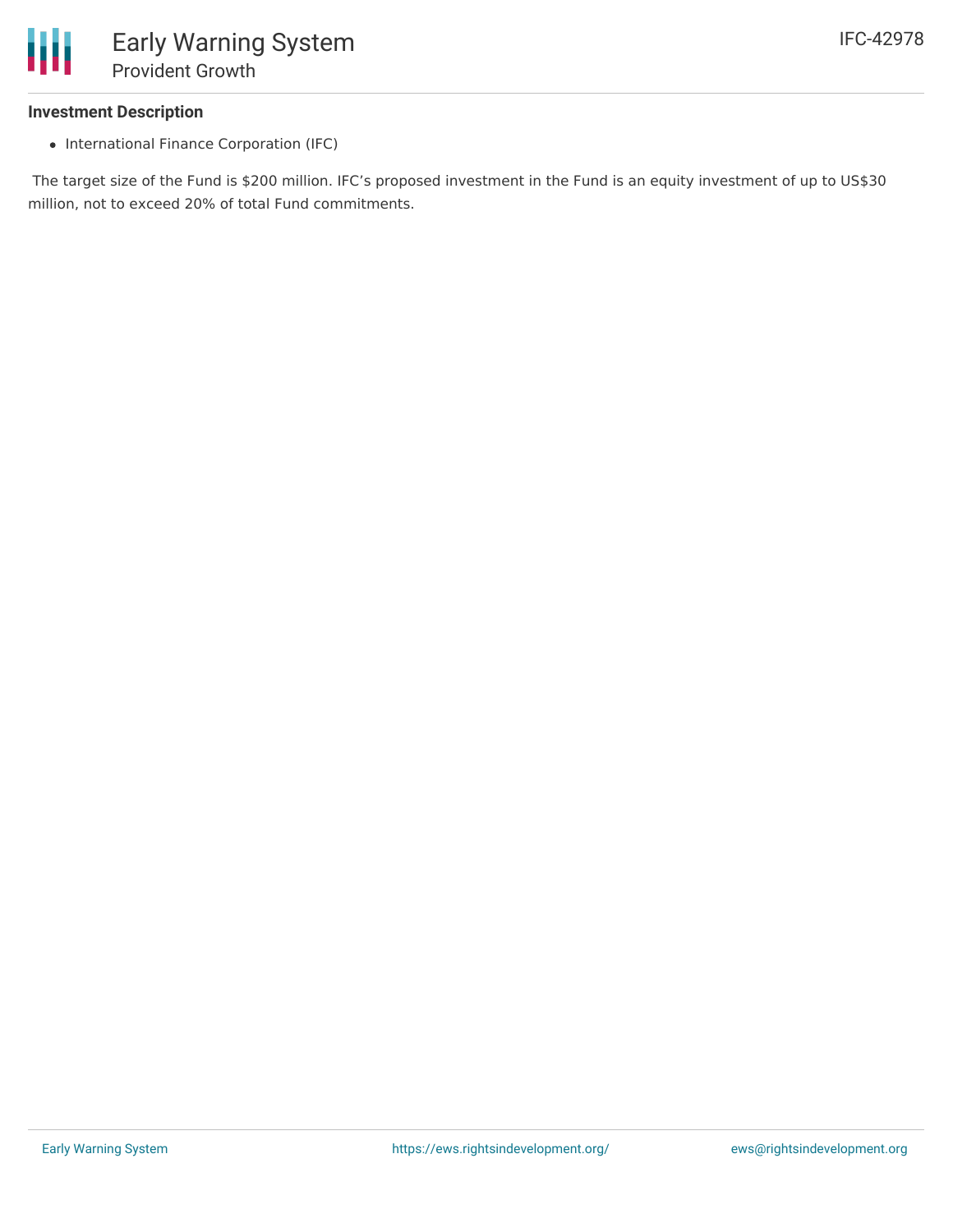

## **Private Actors Description**

The General Partner of the Fund is Provident Growth Fund II GP Ltd. The Fund will be managed by three Partners, namely Winato Kartono, Michael Aw and Hari Gurung. The Sponsor of the Fund is Procap Partners Ltd which is owned by Winato Kartono, Hardi Wijaya Liong and Gavin Arnold Caudle.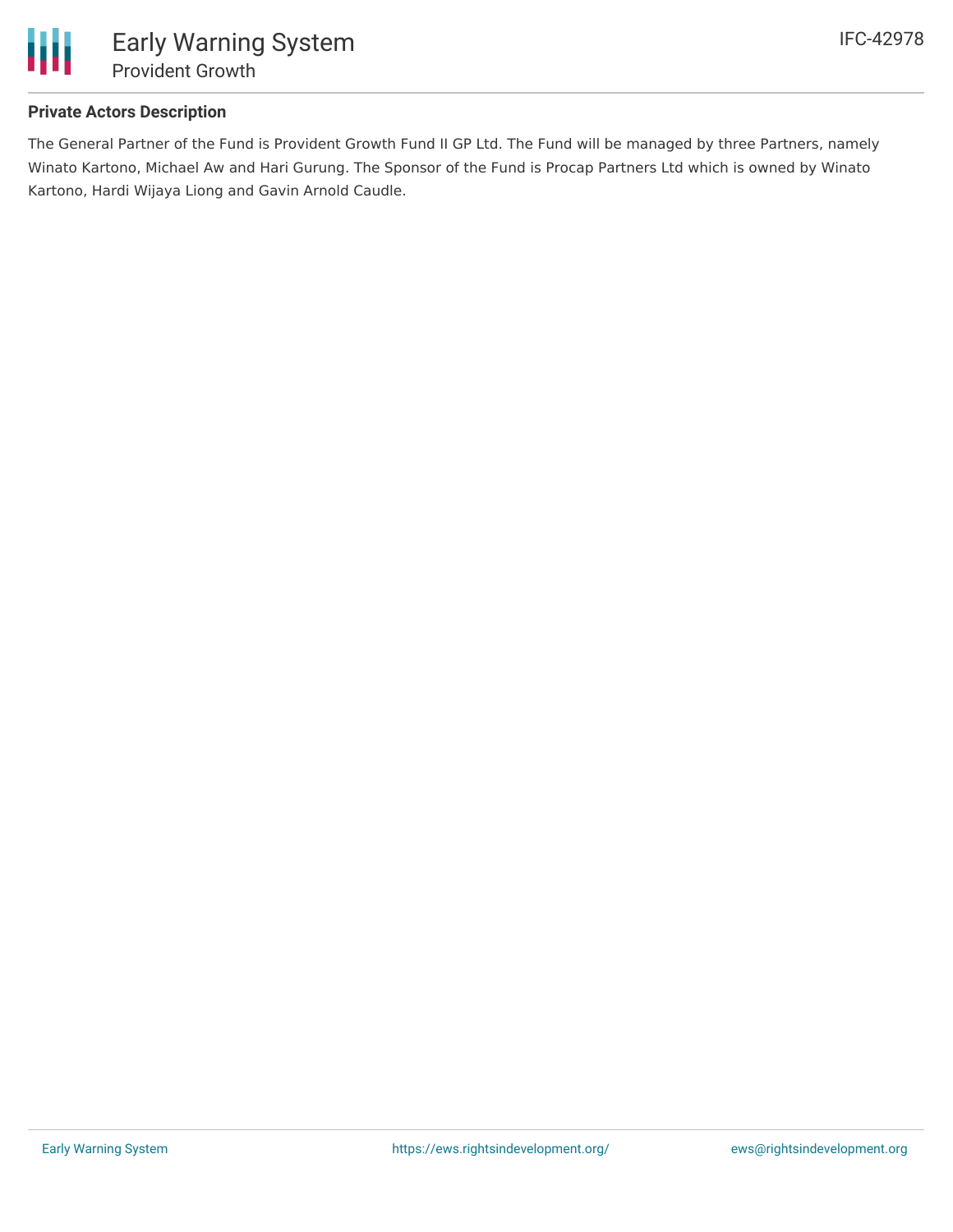

# Early Warning System Provident Growth

| <b>Private Actor 1</b> | <b>Private Actor</b><br>Role | <b>Private Actor</b><br><b>Sector</b> | <b>Relation</b>          | <b>Private Actor 2</b>       | <b>Private Actor</b><br>2 Role | <b>Private Actor</b><br>2 Sector |
|------------------------|------------------------------|---------------------------------------|--------------------------|------------------------------|--------------------------------|----------------------------------|
| $\sim$                 | $\overline{\phantom{a}}$     | $\sim$                                | $\overline{\phantom{0}}$ | PROVIDENT GROWTH FUND II, LP | Client                         | $\overline{\phantom{a}}$         |